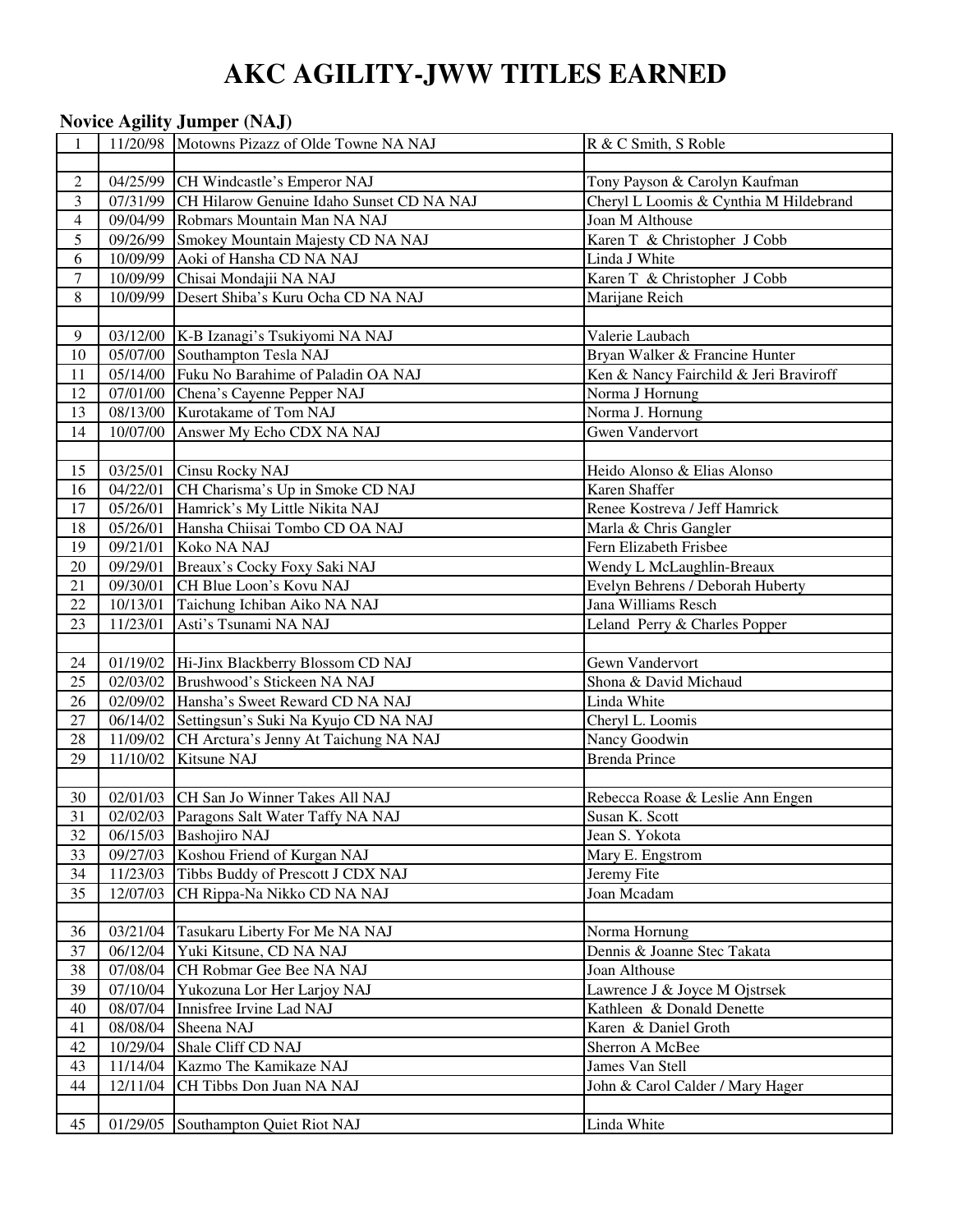| 46       |          | 03/25/05 CH Nozomi's Princess Buttercup NAP NAJ        | Eunice R C & Mark W Giles                                                    |
|----------|----------|--------------------------------------------------------|------------------------------------------------------------------------------|
| 47       | 03/26/05 | Innisfree Caroline NAJ                                 | Kathleen & Donald Denette                                                    |
| 48       |          | 03/27/05 Nozomi's Chrysanthemum NAJ                    | Eunice R C & Mark W Giles                                                    |
| 49       |          | 04/09/05 Te-Shi Quick To Answer NAJ                    | Gwen Vandervort                                                              |
| 50       |          | 05/15/05 CH Storm Kloud's It's All About Me NAJ        | Tammy & Alex Szabo                                                           |
| 51       | 06/12/05 | Meko The Princess Pita NAJ                             | Kristine Belardinelli                                                        |
| 52       | 07/09/05 | Nozomi's Little Kubota NAJ                             | Sarah S Carson / Mark & Eunice R C Giles                                     |
| 53       | 08/14/05 | CH Sagewood Tsunami RN NAJ                             | Mike & Jan Johnson                                                           |
| 54       | 09/23/05 | Hi-Jinx Follownyourpawprints RN NA NAJ                 | Carol Kendle                                                                 |
|          |          |                                                        |                                                                              |
| 55       |          | 03/04/06 CH Yankii's Penny Ante RE NA NAJ              | Belinda Kaufman & Kimberly A Cerutti                                         |
| 56       |          | 03/10/06 CH Blue Loon's The Next Big Thing NAJ         | Tammy Szabo & Alex Szabo                                                     |
| 57       |          | 09/02/06 CH Taichung All That Jazz RN NAJ              | Michael Johnson & Janet Johnson                                              |
| 58       |          | 09/22/06 Nozomi's Dread Pirate Roberts RN NA NAJ       | Eunice R C Giles & Mark W Giles                                              |
| 59       |          | 10/07/06 CH Hi-Jinx Black Reign RAE NA NAJ             | Michelle Hewitt & Sean Hewitt                                                |
| 60       | 10/08/06 | Denettes Miss Rose NA NAJ                              | Kathleen Denette & Donald Denette                                            |
| 61       | 12/03/06 | Koji-San NAJ                                           | <b>Brenda Prince</b>                                                         |
|          |          |                                                        |                                                                              |
| 62       | 05/05/07 | Taichung Courting Success NA NAJ                       | Nancy Goodwin                                                                |
| 63       | 06/09/07 | Shelby Mickinze NA NAJ                                 | Melinda Reda                                                                 |
| 64       | 06/16/07 | Tatsuiwa Aki NA NAJ                                    | Han Ting & Ritsuko Iyoda                                                     |
| 65       | 09/22/07 | Muchni Goes Diamond RN NAJ                             | Wilma Riddell                                                                |
| 66       | 09/22/07 | Rowdy Red Fox NA NAJ AXP AJP NF                        | Lisa Gardner                                                                 |
|          |          |                                                        |                                                                              |
| 67       | 01/12/08 | Georgie Girl NAJ                                       | <b>Susan Matley</b>                                                          |
| 68       | 06/08/08 | Miya NA NAJ                                            | Dawn Harbison & Steve Anderson                                               |
|          |          |                                                        |                                                                              |
| 69       |          | 07/19/09 CH Windcastle's Evenstar Noble Spirit NAJ     | Caolyn J Kaufmann & Myrrh Haslam                                             |
| 70       | 09/18/09 | Cape Cod's 007 At Nozomi RN NAJ NF                     | Eunice R C Giles & Mark W Giles                                              |
| 71       | 09/19/09 | Ms Miki Murasaki Midnight Sun CD RAE NAJ NF            | Dennis Takata & Joanne Takata                                                |
|          |          |                                                        |                                                                              |
| 72       |          | 01/03/10 Sumo Chewbaca NAJ NF                          | Amy Ripepi & Garry Grasinski                                                 |
| 73       | 01/24/10 | Spitfyre's Kita Mik Raz-Ma-Tazz RN NA NAJ              | Ann M Wolf & David R Wolf                                                    |
| 74       |          | 03/20/10 Sanshou's Vinegar And Seasalt "Chip" NAJ      | Susan Matley & Randal Matley                                                 |
| 75       |          | 04/11/10 Nozomi's Celestial Zenith RN NA NAJ           | Sarah Carson & Mark Giles & Eunice Giles                                     |
| 76       |          | 06/19/10 Nozomi's Yuengling Koodori NA NAJ             | Karen Groth & Daniel Groth                                                   |
| 77       |          | 09/04/10 Kado VI NA NAJ NF                             | Julie Mayre Jones                                                            |
|          |          |                                                        |                                                                              |
| 78       | 03/27/11 | Tiara Rose NAJ                                         | Jodie Pedersen                                                               |
| 79       | 06/05/11 | Sheryblossom Priadara NA NAJ                           | Liesl Tiefenthaler & Darrin Greenstein                                       |
| 80       | 06/17/11 | Royal's Saru No Ouji NAJ<br>Tasukaru Twist Of Fate NAJ | James D. Bernard Jr. & Jennifer N. Bernard                                   |
| 81<br>82 | 06/19/11 |                                                        | Norma Hornung                                                                |
| 83       | 09/25/11 | CH Midnight Sun' S Kenai Kazuki Aki RA NAJ             | Michael & Janice Barclay / Janet Johnson<br>Karen Shaffer & Charleen R Maxim |
|          | 11/20/11 | Cape Cod's Man In Black At Crosscreek NA NAJ NF        |                                                                              |
| 84       | 02/19/12 | Kiko Princess Sheeba RN NA NAJ NF                      | Amy Ripepi & Gary Grasinski                                                  |
| 85       | 04/15/12 | Toshi IV NAJ NAP                                       | Julie Jones                                                                  |
| 86       | 07/29/12 | San Jo Kumi Rock N Roll Banjo Boy RE NA NAJ CA         | Ying-Hung Tung                                                               |
| 87       | 08/31/12 | Milo NAJ                                               | Janice Lee                                                                   |
| 88       | 09/01/12 | CH San Jo Lillith Fair RN NA NAJ CA                    | Lindsay Tompkins & Leslie Ann Engen                                          |
| 89       | 10/26/12 | San Jo Chaka Khan RE NAJ                               | Ying-Hung Tung                                                               |
|          |          |                                                        |                                                                              |
| 90       | 03/24/13 | Mario NA NAJ                                           | Janet Pederson                                                               |
| 91       | 03/30/13 | Mojito NA NAJ                                          | Liz Dzubay & Mary Holt                                                       |
| 92       | 08/03/13 | Kira NAJ                                               | Andrea Ruzzo & Adam Ruzzo                                                    |
| 93       | 08/31/13 | Nozomi's Double Black Diamond NA NAJ                   | Eunice Giles & Mark Giles                                                    |
|          |          |                                                        |                                                                              |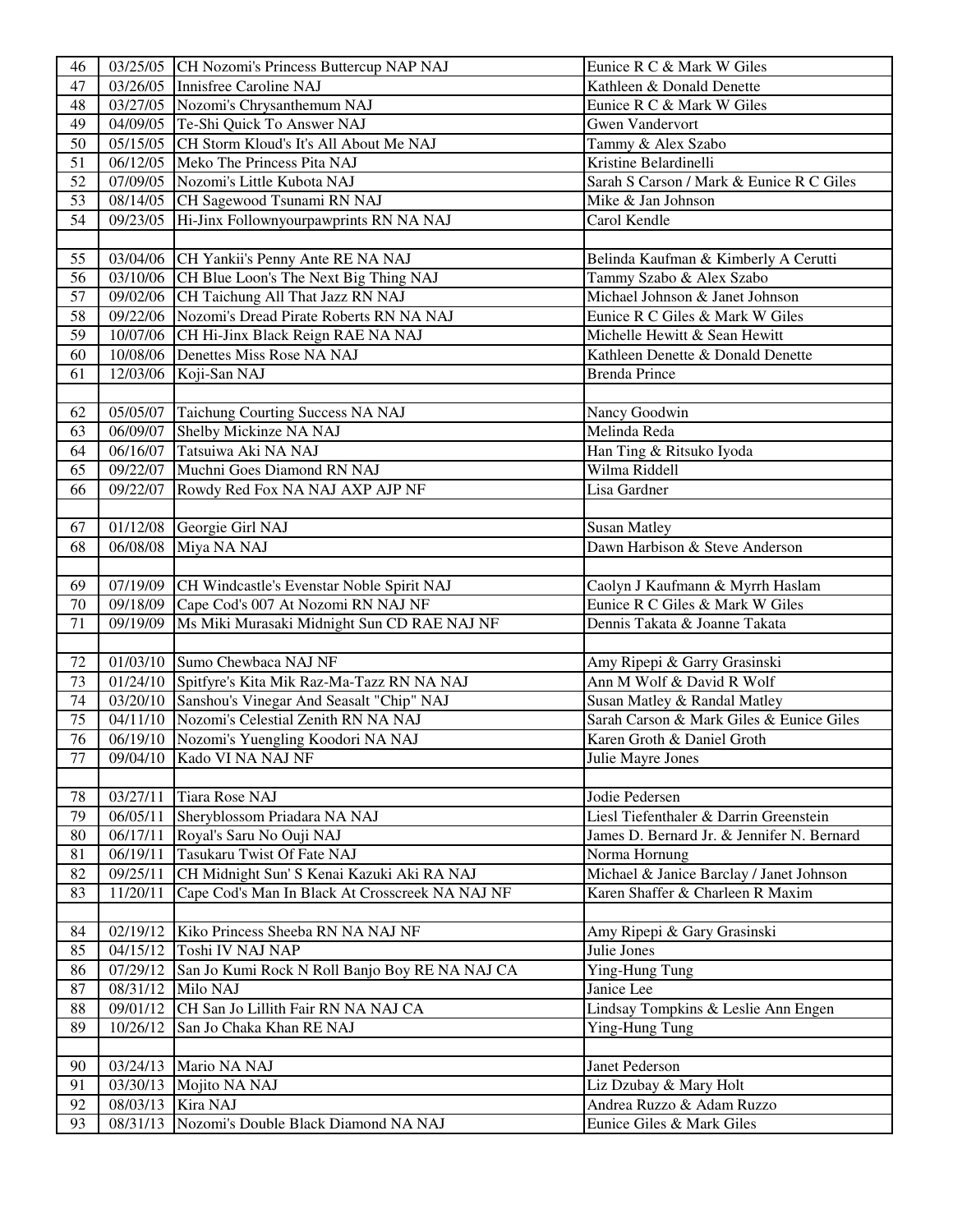| 94  |          | 09/26/13 Hi-Jinx Snow Krystal RN TD NAJ           | Michael Barclay & Janice Barclay          |
|-----|----------|---------------------------------------------------|-------------------------------------------|
|     |          |                                                   |                                           |
| 95  | 02/16/14 | Kamekaze RN NA NAJ NF CAA CGC                     | Liz Dzubay & Mary Holt                    |
| 96  | 06/07/14 | Aki Miller NAJ                                    | Charles Miller Jr.                        |
| 97  |          | 08/24/14 Yogi Bear II NAJ                         | Kyla M Lavender                           |
| 98  | 09/19/14 | Nozomi's Firefly RN NAJ NJP                       | Norah Giles / Mark W & Eunice R C Giles   |
| 99  | 11/08/14 | Breaux's Foxy Flying Ninja Warrior RN NAJ NJP CA  | Wendy McLaughlin-Breaux & Harry Breaux    |
|     |          |                                                   |                                           |
| 100 | 04/05/15 | Nozomi's Takibi BN RN TD NA NAJ NAP NJP NF CGC    | Leland Perry & Mark Giles & Eunice Giles  |
| 101 | 07/04/15 | Nozomi's Ready Player One NAJ NJP                 | Mark W Giles & Eunice R C Giles           |
| 102 | 08/08/15 | Shelby Rizzi NA NAJ                               | Joni Edwards                              |
| 103 | 10/31/15 | Copperdots Yoshio NAJ NF                          | Peter Chuck & Yasuko Fukuda               |
| 104 | 11/14/15 | Hi-Jinx Jumpin Black Flash RN NA NAJ CA           | Mary Ellen Engstrom                       |
|     |          |                                                   |                                           |
| 105 | 06/19/16 | Tasukaru Freedom For Me NAJ NF RATS               | Norma Hornung                             |
|     |          |                                                   |                                           |
| 106 | 01/07/17 | Cape Cod's Crosscreek Compass Rose NA NAJ         | Charleen Maxim & Karen Shaffer            |
| 107 | 05/28/17 | Clio NA NAJ                                       | Hiroshi Nagafuchi & Junko Nagafuchi       |
| 108 | 09/30/17 | Yuri Custer Hockaday NA NAJ ACT2 TKN              | Kristie Custer-Hockaday & Sam Hockaday    |
|     |          |                                                   |                                           |
| 109 | 02/10/18 | CH Kokuryuu's God Of Mischief RN NA NAJ CAA BCAT  | Leah Crowley & Pamela Crowley             |
|     |          | <b>RATN CGC TKN</b>                               |                                           |
| 110 | 03/17/18 | Kanoko NAJ                                        | Hiroshi Nagafuchi & Junko Nagafuchi       |
| 111 | 06/10/18 | Hi-Jinx Poetry In Motion BN RN NA NAJ CGC         | Amy Ripepi, Pat Doescher, Garry Grasinski |
| 112 | 11/09/18 | Nozomi's Pocket Full Of Kryptonite NAJ            | Mark W Giles & Eunice R C Giles           |
|     |          |                                                   |                                           |
| 113 | 02/02/19 | Lee-Fen's Gentle Teacher Hoshiko NAJ              | Mel Bingham                               |
| 114 | 03/02/19 | Cape Cod's Bombadil RA NAJ CGC                    | Jennifer Marie Banks                      |
|     |          |                                                   |                                           |
| 115 | 02/12/21 | Bntj's Megumi NA NAJ                              | Carolee Burgess & Troy Jones              |
| 116 | 09/19/21 | CH Dragon House Light 'Em Up! RN NAJ DCAT CGC TKN | Joni Rizzi                                |

## **Novice Agility Jumper Preferred (NJP)**

|                | 02/16/03          | Koko OA NAJ NJP                                 | Fern Elizabeth Frisbee          |
|----------------|-------------------|-------------------------------------------------|---------------------------------|
| 2              | 03/28/03          | Robmar's Mountain Man MX NAP AXJ NJP            | Joan Althouse                   |
| 3              |                   | 05/10/03 Breaux's Cocky Foxy Saki NAJ NJP       | Wendy L McLaughlin-Breaux       |
| $\overline{4}$ |                   | 09/27/03 CH Windcastle's Emperor OA MXJ NJP     | Payson / Kaufman / Richardson   |
| 5              |                   | 10/04/03 Desert Shiba's Kuru Ocha CD OA OAJ NJP | Marijane Reich                  |
| 6              | 11/09/03          | CH Arctura's Jenny At Taichung OA OAJ NJP       | Nancy Goodwin                   |
|                |                   |                                                 |                                 |
| 7              | 09/17/04          | Kurotakame Of Tom NA OAJ NJP                    | Norma Hornung                   |
|                |                   |                                                 |                                 |
| 8              | 02/26/05          | Hi-Jinx Designed In Black NJP                   | Mary Engstrom                   |
| 9              | 03/19/05          | Blue Loon Kuro Kido UDX NJP                     | Carol J Kendle                  |
| 10             | 12/08/05          | Asti's Tsunami VCD1 OA OAJ NJP                  | Leland K Perry & Charles Popper |
|                |                   |                                                 |                                 |
| 11             | $\sqrt{02}/03/06$ | Taichung Belle At Nozomi NAP NJP                | Eunice R C Giles & Mark W Giles |
| 12             | 09/24/06          | Tasukaru My Bail Was Paid NJP                   | Norma Hornung                   |
| 13             | 11/05/06          | Bashojiro OA OAJ NJP                            | Jean S. Yokota                  |
|                |                   |                                                 |                                 |
| 14             | 02/16/07          | Rowdy Red Fox NJP                               | Lisa Gardner                    |
| 15             | 02/25/07          | CH Red Wings Go For The Gold NJP                | <b>Susan Scott</b>              |
| 16             | 03/03/07          | CH Hi-Jinx Black Reign RAE NA NAJ NJP           | Michelle & Sean Hewitt          |
| 17             | 09/21/07          | Innisfree DR. Indiana Jones RN NJP              | Sarah Carson & Eunice J Carson  |
|                |                   |                                                 |                                 |
| 18             |                   | 01/02/09 Koshou Friend Of Kurgan OA OAJ NJP     | Mary E Engstrom                 |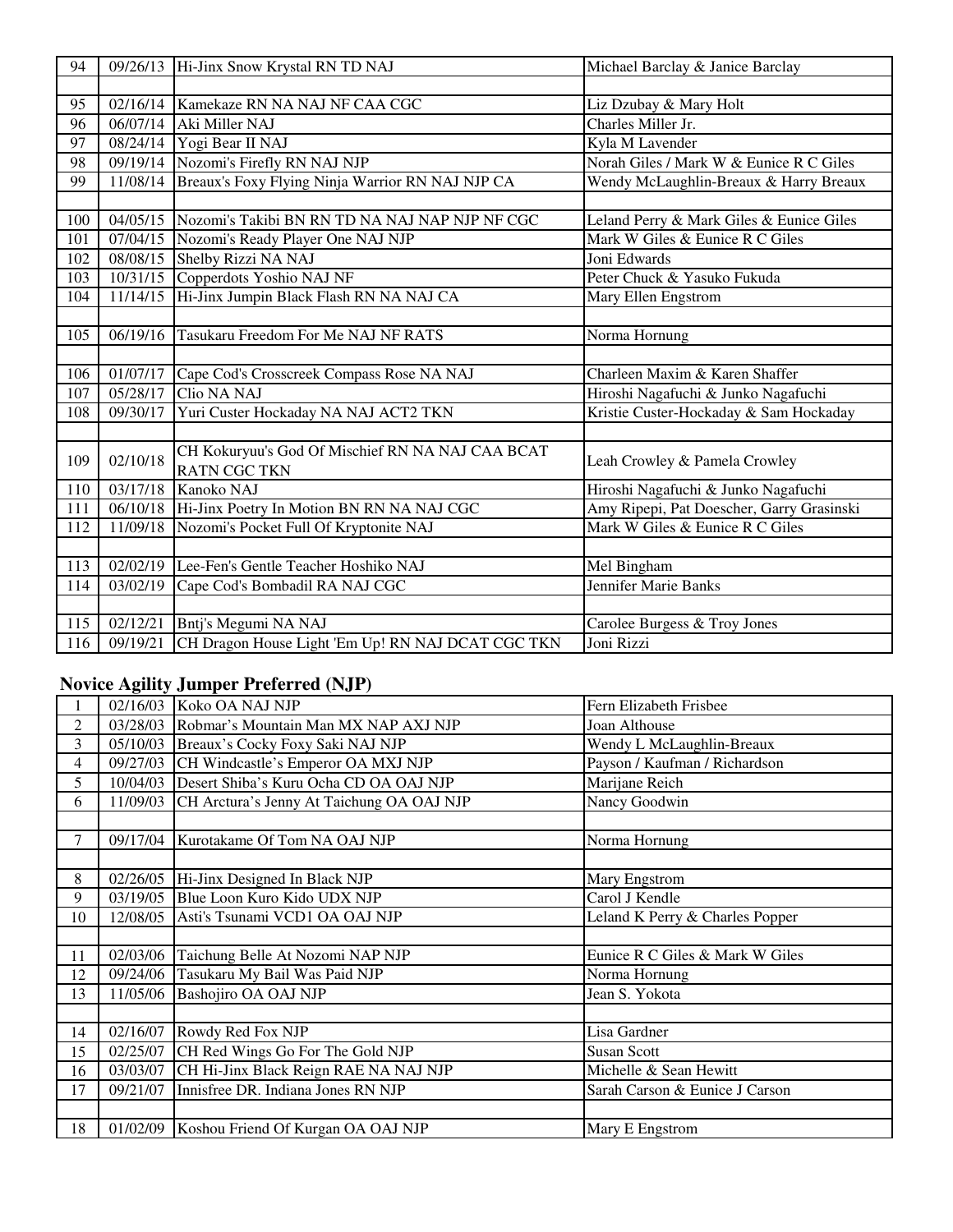| 19     |          | 07/10/09 Yuki Kitsune CDX RAE AX AXJ NJP                 | Dennis T Takata & Joanne Stec Takata          |
|--------|----------|----------------------------------------------------------|-----------------------------------------------|
| 20     | 07/19/09 | Kitsune MX MXJ NAP NJP                                   | <b>Brenda Prince</b>                          |
| 21     | 09/05/09 | Nozomi's Chrysanthemum RN OAJ NJP                        | Eunice R C Giles & Mark W Giles               |
|        |          |                                                          |                                               |
| 22     | 01/01/10 | Kazmo The Kamikaze RN NA NAJ NAP NJP NF                  | James Van Stell                               |
| 23     | 04/03/10 | CH Southampton's Temptation CD RE NJP                    | Fran Corrigan & Kevin Corrigan                |
| 24     | 04/17/10 | Taichung Courting Success AX OAJ NAP NJP                 | Nancy Goodwin                                 |
| 25     | 05/15/10 | Konran B Twixed NAP NJP                                  | Liz Kinoshita                                 |
| 26     | 09/24/10 | Nozomi's Little Kubota RN NA NAJ NJP                     | Sarah S Carson / Mark W & Eunice R C Giles    |
| 27     | 10/17/10 | Meko The Princess Pita MX MXJ NAP NJP NF NFP             | Kristine Van Stell                            |
|        |          |                                                          |                                               |
| $28\,$ | 05/06/11 | Sumo Chewbaca NA OAJ NJP OF                              | Amy Ripepi & Garry Grasinski                  |
| 29     | 11/13/11 | CH Kuniko's Sampei Of Nichibei RE NAP NJP                | Lori J Durfor                                 |
|        |          |                                                          |                                               |
| 30     | 01/21/12 | CH MACH Nozomi's Princess Buttercup RN NAP NJP OF        | Eunice R C Giles & Mark W Giles               |
| 31     | 03/18/12 | Maxilom's Samurai Milo CD RN NJP                         | Betty J Maxilom & Keith A Maxilom             |
| 32     | 05/11/12 | Breaux's Foxy Flying Ninja Warrior NJP                   | Wendy McLaughlin-Breaux & Harry Breaux        |
|        |          |                                                          |                                               |
| 33     | 12/07/13 | Nozomi's Firefly RN NJP                                  | Norah Giles / Mark W Giles / Eunice R C Giles |
|        |          |                                                          |                                               |
| 34     |          | 09/19/14 Dragon House Huckleberry Finn CD BN RAE NAP NJP | Malley Bragg Heinlein & Thomas E Heinlein     |
| 35     | 09/19/14 | Nozomi's Ready Player One NJP                            | Mark W Giles & Eunice R C Giles               |
| 36     | 11/29/14 | Nozomi's Takibi BN RN TD NAP NJP CGC                     | Leland Perry & Mark Giles & Eunice Giles      |
| 37     | 11/30/14 | CH Kuniko's Byong Sun CL Of Totoro BN RN NJP CGC         | Ava Fong & Lori J Durfor                      |
|        |          |                                                          |                                               |
| 38     | 12/29/15 | CH Kuniko's Cho Kawaii CL of Totoro NAP NJP CGC          | Ava Fong & Lori J Durfor                      |
|        |          |                                                          |                                               |
| 39     | 12/18/16 | Nozomi's Heart Of Gold NJP                               | Mark W Giles & Eunice R C Giles               |
|        |          |                                                          |                                               |
| 40     | 07/28/17 | Saskatchewan Trail's Legend RN NJP CAA BCAT CGC          | Michelle Hewitt                               |
| 41     | 09/22/17 | Smidgen Overby NJP RATN CGC                              | Cheryl Overby                                 |
|        |          |                                                          |                                               |
| 42     | 09/20/19 | CH Hi-Jinx Kenzou NJP ACT2                               | Monica Flynn & Patricia S Doescher            |
|        |          |                                                          |                                               |
| 43     | 01/24/21 | Evenstar's Adventure Is Out There NA NJP CAA FCAT RATS   | Stephanie Dill                                |
|        |          | <b>CGCA CGCU TKI</b>                                     |                                               |
| 44     | 08/14/21 | Dragonhouse Skyfall NAP NJP NFP                          | <b>Brenda Hughes</b>                          |
| 45     | 10/16/21 | Freyja Linden Barrette NJP BCAT ACT2 ACT1J CGC TKN       | Sarah Lou Linden & Richard Arthur Barrette    |
| 46     | 10/22/21 | Marma's Severus Snape NJP                                | Celine Yang & Pierre Douyen                   |

#### **Open Agility Jumper (OAJ)**

|                |          | 07/25/99 CH Windcastle's Emperor NA OAJ       | Tony Payson & Carolyn Kaufman |
|----------------|----------|-----------------------------------------------|-------------------------------|
| $\overline{2}$ | 11/14/99 | Smokey Mountain Majesty CD OA OAJ             | Karen T & Christopher J Cobb  |
|                |          |                                               |                               |
| 3              | 04/14/00 | Chisai Mondajii CD NA OAJ                     | Karen T & Christopher J Cobb  |
| 4              | 07/01/00 | K-B Izanagi's Tsukiyomi OA OAJ                | Valerie & Tim Laubach         |
| 5              | 10/09/00 | Robmars Mountain Man OA OAJ                   | Joan M Althouse               |
| 6              | 12/03/00 | Answer My Echo CDX NA OAJ                     | <b>Gwen Vandervort</b>        |
|                |          |                                               |                               |
| 7              | 03/10/01 | Desert Shiba's Kuru Ocha CD NA OAJ            | Marijane Reich                |
| 8              | 03/25/01 | Kurotakame of Tom OAJ                         | Norma J Hornung               |
| 9              | 12/13/01 | Chena's Cayenne Pepper NA OAJ                 | Norma J. Hornung              |
| 10             | 12/14/01 | CH Charisma's Up In Smoke CD NA OAJ           | Karen Shaffer                 |
|                |          |                                               |                               |
| 11             |          | 10/06/02 Hi-Jinx Blackberry Blossom CD NA OAJ | Gewn Vandervort               |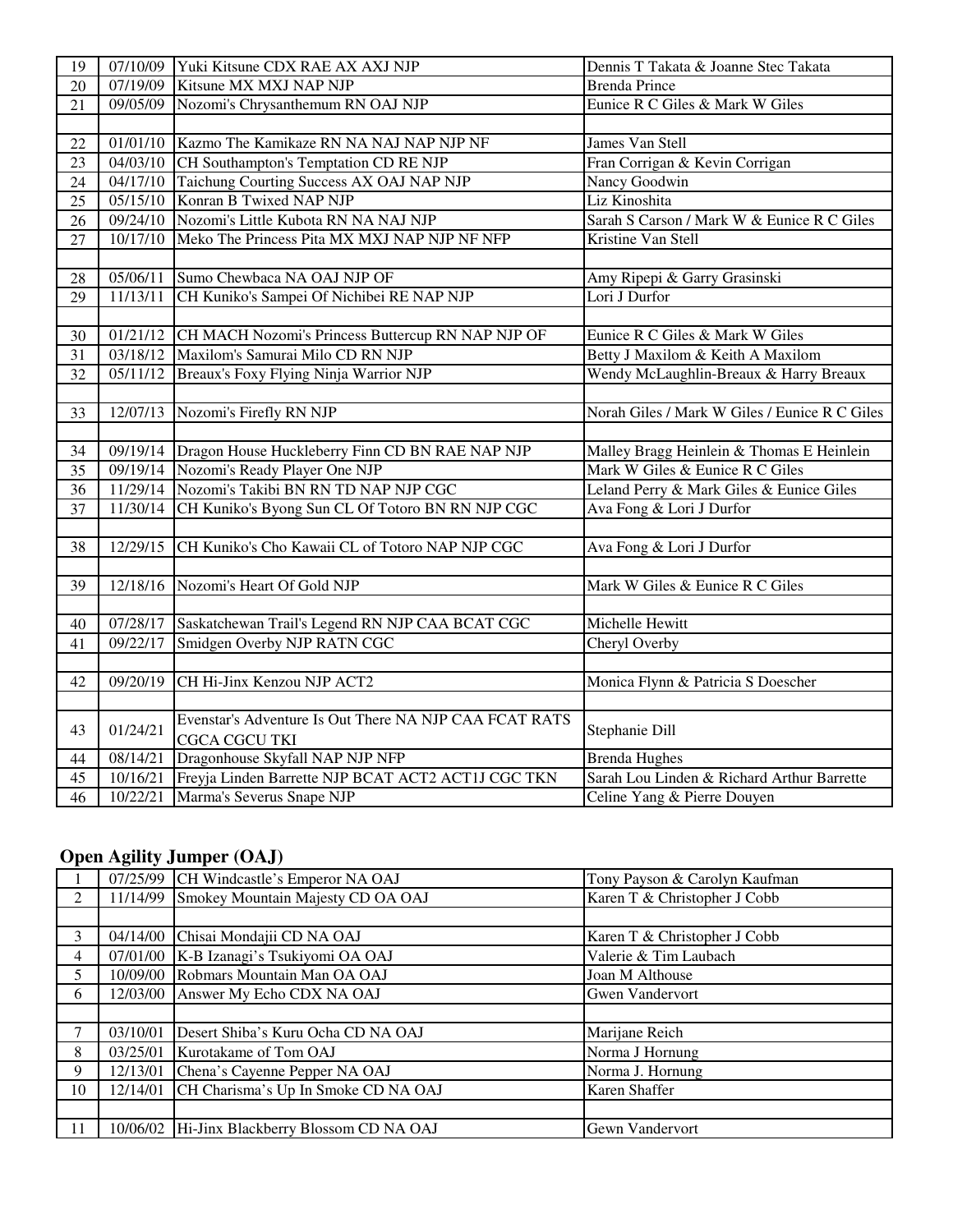| 12 | 02/08/03 | CH Arctura's Jenny at Taichung NA OAJ            | Nancy Goodwin                              |
|----|----------|--------------------------------------------------|--------------------------------------------|
| 13 | 04/19/03 | Koko OA NAP OAJ NJP                              | Fern Elizabeth Frisbee                     |
| 14 | 06/01/03 | Kitsune NA OAJ                                   | <b>Brenda Prince</b>                       |
| 15 | 06/14/03 | Asti's Tsunami NA OAJ                            | Leland K Perry & Charles Popper            |
| 16 | 11/23/03 | Paragon's Salt Water Taffy NA OAJ                | Susan K. Scott                             |
|    |          |                                                  |                                            |
| 17 |          | 01/17/04 CH Blue Loon's Kovu OA OAJ              | Evelyn Behrens & Deborah Huberty           |
| 18 |          | 02/08/04 Hansha's Sweet Reward CD OA OAJ         | Linda White                                |
| 19 |          | 07/11/04 Bashojiro NA OAJ                        | Jean S. Yokota                             |
| 20 |          | 09/17/04 Tasukaru Liberty For Me OA, OAJ         | Norma Hornung                              |
| 21 |          | 11/28/04 CH San Jo Winner Takes All OA OAJ       | Rebecca Roase & Leslie Ann Engen           |
| 22 | 12/09/04 | Sheena NA OAJ                                    | Karen Groth                                |
|    |          |                                                  |                                            |
| 23 |          | 04/23/05 Innisfree Irvine Lad OA OAJ             | Kathleen & Donald Denette                  |
| 24 |          | 05/28/05 Yuki Kitsune CD NA OAJ                  | Dennis T & Joanne Stec Takata              |
| 25 |          | 07/17/05 Koshou Friend Of Kurgan OA OAJ          | Mary E Engstrom                            |
| 26 | 07/22/05 | Southampton Quiet Riot NA OAJ                    | Linda White                                |
| 27 | 08/27/05 | Yukozuna Lor Her Larjoy OA OAJ                   | Lawrence J & Joyce M Ojstrsek              |
|    |          |                                                  |                                            |
| 28 |          | 02/26/06 Te-Shi Quick To Answer OAJ              | <b>Gwen Vandervort</b>                     |
| 29 |          | 05/07/06 Meko The Princess Pita NA OAJ           | Kristine Belardinelli                      |
| 30 |          | 05/14/06 Hi-Jinx Follownyourpawprints RN OA OAJ  | Carol Kendle                               |
| 31 | 06/03/06 | CH Nozomi's Princess Buttercup NA NAP OAJ        | Eunice R C & Mark W Giles                  |
| 32 | 07/08/06 | Nozomi's Chrysanthemum OAJ                       | Eunice R C & Mark W Giles                  |
|    |          |                                                  |                                            |
| 33 | 06/02/07 | Nozomi's Dread Pirate Roberts RN NA OAJ          | Eunice R C & Mark W Giles                  |
| 34 | 10/27/07 | Rowdy Red Fox OA OAJ AXP AJP NF                  | Lisa Gardner                               |
| 35 | 12/01/07 | CH Yankii's Penny Ante RE NA OAJ                 | Belinda Kaufman & Kimberly A Cerutti       |
|    |          |                                                  |                                            |
| 36 | 04/12/08 | Muchni Goes Diamond RN NA OAJ                    | Wilma Riddell                              |
| 37 | 06/15/08 | Taichung Courting Success OA OAJ                 | Nancy Goodwin                              |
| 38 | 06/29/08 | Georgie Girl NA OAJ                              | <b>Susan Matley</b>                        |
| 39 | 09/01/08 | CH Taichung All That Jazz CD RN OA OAJ           | Michael Johnson & Janet Johnson            |
| 40 | 10/25/08 | Shelby Mickinze NA OAJ                           | Melinda Reda                               |
|    |          |                                                  |                                            |
|    |          | 41 04/11/09 Miya NA OAJ                          | Dawn Harbison & Steve Anderson             |
|    |          |                                                  |                                            |
| 42 | 04/11/10 | Cape Cod's 007 At Nozomi RN NA OAJ OF            | Eunice R C & Mark W Giles                  |
| 43 | 10/31/10 | Kado VI OA OAJ NF                                | Julie Mayre Jones                          |
|    |          |                                                  |                                            |
| 44 | 03/25/11 | Sumo Chewbaca NA OAJ NF                          | Amy Ripepi & Garry Grasinski               |
| 45 | 06/19/11 | CH Nozomi's Yuengling Koodori RN OA OAJ          | Karen Groth & Daniel Groth                 |
| 46 | 09/24/11 | Nozomi's Celestial Zenith RA OA OAJ NF           | Sarah S Carson / Mark W & Eunice R C Giles |
| 47 | 10/15/11 | Tiara Rose NA OAJ                                | Jodie Pedersen                             |
| 48 | 11/20/11 | Sheryblossom Priadara NA OAJ                     | Liesl Tiefenthaler & Darrin Greenstein     |
|    |          |                                                  |                                            |
| 49 | 02/18/12 | CH Midnight Sun' S Kenai Kazuki Aki CD RA NA OAJ | Michael & Janice Barclay / Janet Johnson   |
| 50 | 04/29/12 | Ms Miki Murasaki Midnight Sun CDX RAE NA OAJ OF  | Dennis Takata & Joanne Takata              |
| 51 | 07/08/12 | Kiko Princess Sheeba RA OA OAJ OF                | Amy Ripepi & Gary Grasinski                |
| 52 | 08/25/12 | San Jo Kumi Rock N Roll Banjo Boy RE OA OAJ CA   | Ying-Hung Tung                             |
| 53 | 09/23/12 | Toshi IV NA OAJ NAP                              | Julie Jones                                |
| 54 | 12/01/12 | San Jo Chaka Khan RAE NA OAJ NF                  | Ying-Hung Tung                             |
|    |          |                                                  |                                            |
| 55 | 03/03/13 | Tasukaru Twist Of Fate NA OAJ                    | Norma Hornung                              |
| 56 | 03/15/13 | Milo NA OAJ                                      | Janice Lee                                 |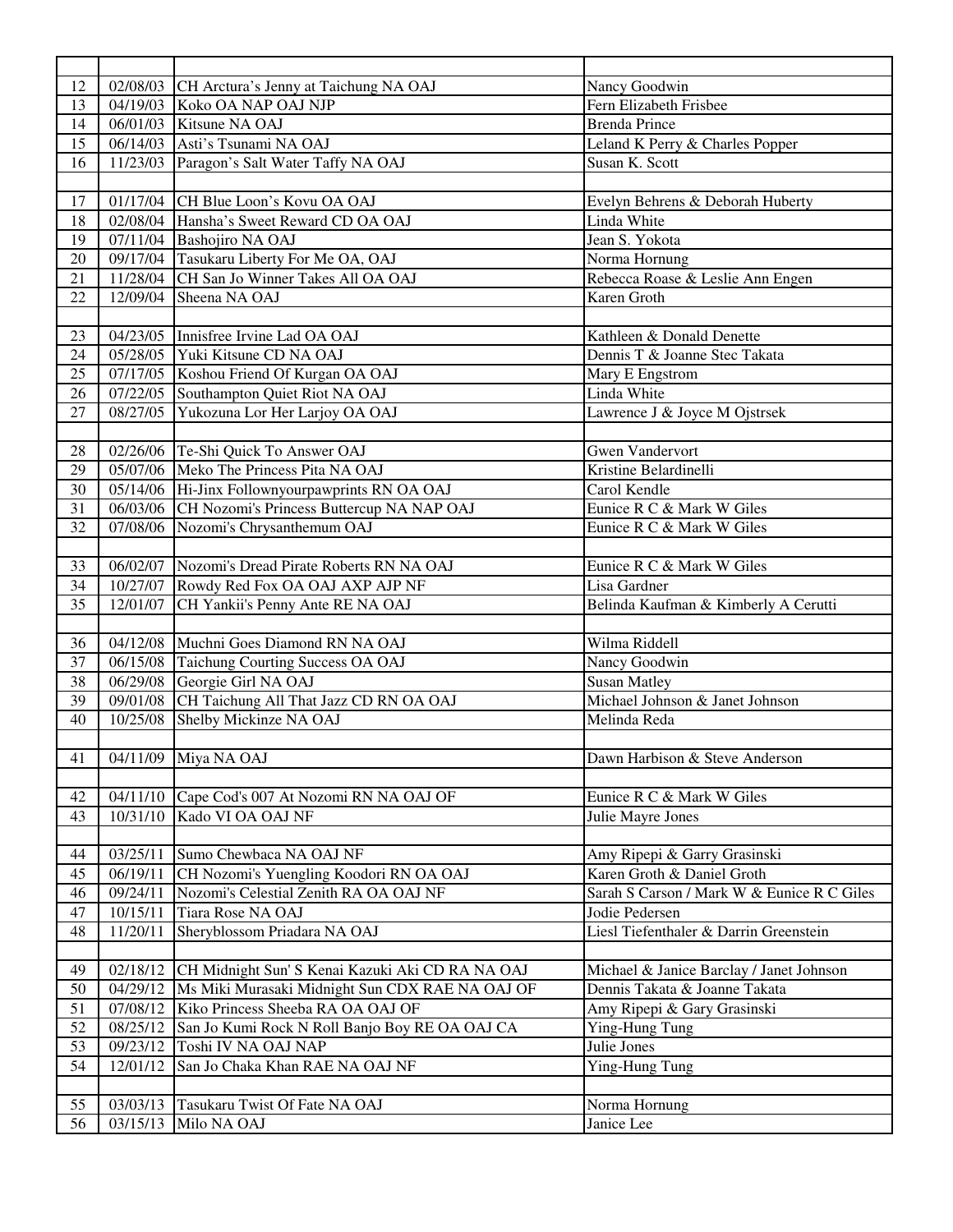| 57 | 04/06/13 | Cape Cod's Man In Black At Crosscreek AX OAJ NF | Karen Shaffer & Charleen R Maxim          |
|----|----------|-------------------------------------------------|-------------------------------------------|
| 58 | 09/22/13 | Nozomi's Double Black Diamond NA OAJ CA         | Eunice Giles & Mark Giles                 |
| 59 | 09/26/13 | Mojito NA OAJ CGC                               | Liz Dzubay & Mary Holt                    |
|    |          |                                                 |                                           |
| 60 | 06/27/14 | Kamekaze RN NA OAJ NF CAA CGC                   | Liz Dzubay & Mary Holt                    |
| 61 | 08/10/14 | Kira NA OAJ                                     | Andrea Ruzzo & Adam Ruzzo                 |
| 62 | 12/06/14 | Mario NA OAJ                                    | Janet Pederson                            |
|    |          |                                                 |                                           |
| 63 |          | 02/07/15 CH San Jo Lillith Fair RN OA OAJ NF CA | Lindsay Tompkins & Leslie Ann Engen       |
| 64 | 09/18/15 | Nozomi's Ready Player One OAJ NJP NF            | Mark W Giles & Eunice R C Giles           |
| 65 | 10/11/15 | Shelby Rizzi OA OAJ                             | Joni Edwards                              |
|    |          |                                                 |                                           |
| 66 | 02/21/16 | Copperdots Yoshio NA OAJ OF                     | Peter Chuck & Yasuko Fukuda               |
| 67 | 03/27/16 | Nozomi's Takibi BN RN TD AX OAJ NAP NJP OF CGC  | Leland Perry / Mark Giles & Eunice Giles  |
|    |          |                                                 |                                           |
| 68 | 02/04/17 | Aki Miller OA OAJ                               | Charles Miller Jr.                        |
| 69 | 03/25/17 | Tasukaru Freedom For Me NA OAJ NF CA RATS       | Norma Hornung                             |
|    |          |                                                 |                                           |
| 70 | 03/18/18 | Clio OA OAJ                                     | Hiroshi Nagafuchi & Junko Nagafuchi       |
| 71 | 08/11/18 | Hi-Jinx Poetry In Motion BN RN OA OAJ NF CGC    | Amy Ripepi, Pat Doescher, Garry Grasinski |
|    |          |                                                 |                                           |
| 72 | 01/26/19 | Nozomi's Pocket Full Of Kryptonite NA OAJ NF    | Mark W Giles & Eunice R C Giles           |
| 73 | 02/23/19 | Yuri Custer Hockaday OA OAJ ACT2 TKI            | Kristie Custer-Hockaday & Sam Hockaday    |

#### **Open Agility Jumper Preferred (OJP)**

|                | $\sim$ $\sim$ |                                                          |                                           |
|----------------|---------------|----------------------------------------------------------|-------------------------------------------|
|                |               | 04/05/03 Robmars Mountain Man MX NAP AXJ OJP             | Joan M. Althouse                          |
| 2              | 10/28/03      | CH Windcastle's Emperor OA MXJ OJP                       | Payson / Kaufman / Richardson             |
|                |               |                                                          |                                           |
| 3              | 04/03/04      | CH Arctura's Jenny At Taichung OA OAP OAJ OJP            | Nancy Goodwin                             |
| $\overline{4}$ | 10/02/04      | Desert Shiba's Kuru Ocha CDX OA OAP OAJ OJP              | Marijane Reich                            |
|                |               |                                                          |                                           |
| 5              | 03/30/07      | Rowdy Red Fox NAP OJP                                    | Lisa Gardner                              |
| 6              | 06/17/07      | Bashojiro OA OAJ NAP OJP                                 | Jean S. Yokota                            |
|                |               |                                                          |                                           |
| 7              | 08/29/09      | Koshou Friend Of Kurgan OA OAJ OAP OJP                   | Mary E Engstrom                           |
| 8              | 09/19/09      | Nozomi's Chrysanthemum RN OAJ OJP                        | Eunice R C Giles & Mark W Giles           |
| 9              | 09/19/09      | Yuki Kitsune CDX RAE AX AXJ NAP OJP NFP                  | Dennis T Takata & Joanne Stec Takata      |
|                |               |                                                          |                                           |
| 10             | 05/22/10      | Taichung Courting Success AX OAJ NAP OJP                 | Nancy Goodwin                             |
| 11             | 09/24/10      | Hi-Jinx Designed In Black RN NAP OJP                     | Mary Engstrom                             |
|                |               |                                                          |                                           |
| 12             | 02/21/11      | CH Southampton's Temptation CD RE OAP OJP                | Fran Corrigan & Kevin Corrigan            |
| 13             | 06/18/11      | Konran B Twixed NAP OJP                                  | Liz Kinoshita                             |
| 14             | 07/16/11      | CH Hi-Jinx Black Reign RAE NA NAJ NAP OJP NF             | Michelle Hewitt & Sean Hewitt             |
| 15             | 12/09/11      | Meko The Princess Pita MX MXJ OAP OJP NF NFP             | Kristine Van Stell                        |
|                |               |                                                          |                                           |
| 16             | 02/05/12      | CH MACH Nozomi's Princess Buttercup RN OAP OJP OF        | Eunice R C Giles & Mark W Giles           |
| 17             | 08/19/12      | CH Kuniko's Sampei Of Nichibei RE OAP OJP                | Lori J Durfor                             |
| 18             | 10/13/12      | Kazmo The Kamikaze RE NA NAJ OAP OJP NF NFP              | James Van Stell                           |
|                |               |                                                          |                                           |
| 19             | 04/19/15      | CH Kuniko's Byong Sun CL Of Totoro BN RN NAP OJP NFP     | Ava Fong & Lori J Durfor                  |
|                |               | CGC                                                      |                                           |
|                |               |                                                          |                                           |
| 20             |               | 04/23/16 Nozomi's Firefly RN NAJ NAP OJP NF NFP          | Norah Giles & Mark Giles & Eunice Giles   |
| 21             |               | 09/24/16 Dragon House Huckleberry Finn CD BN RAE NAP OJP | Malley Bragg Heinlein & Thomas E Heinlein |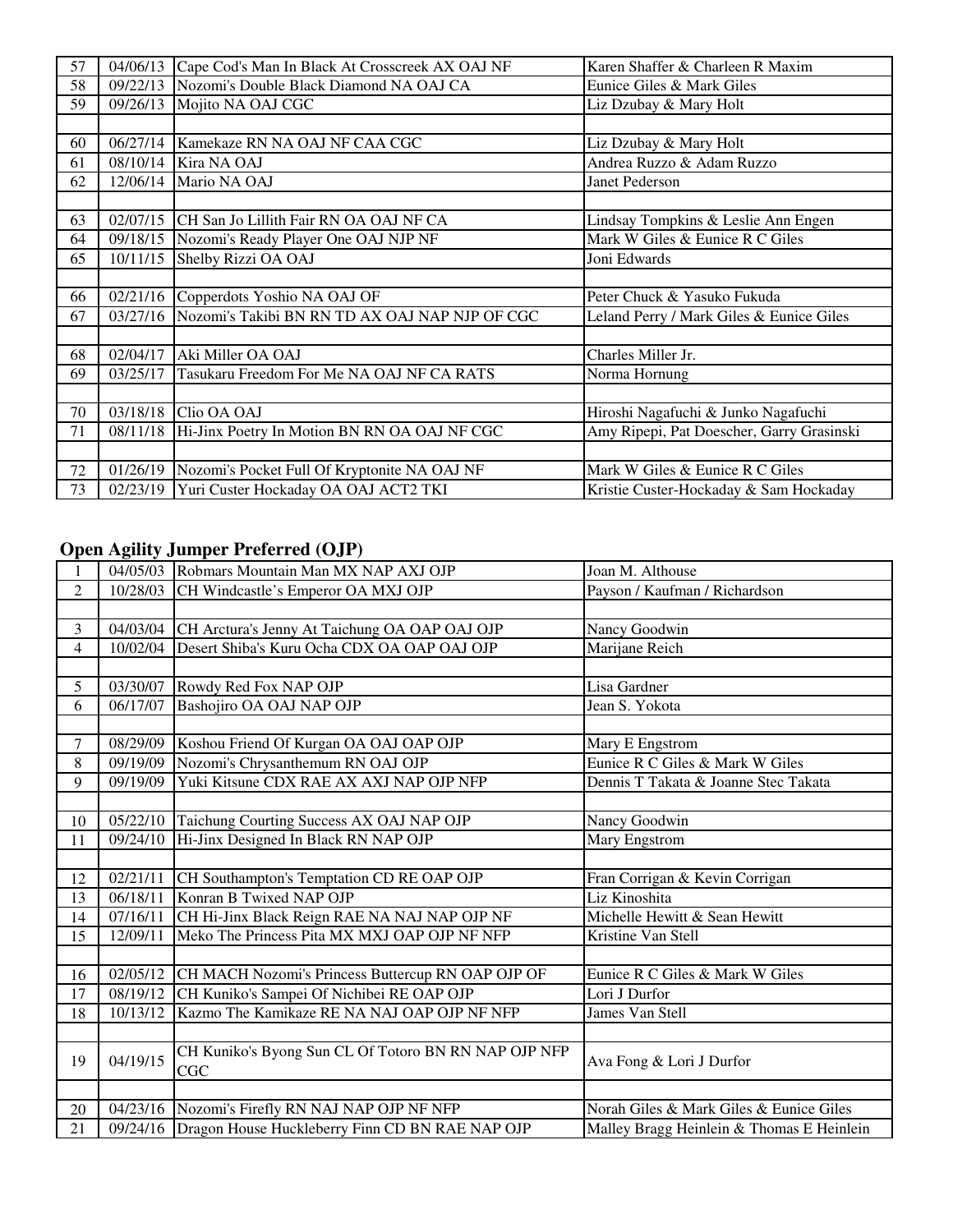| 22 |          | 01/07/18 Nozomi's Heart Of Gold OJP                                | Mark W Giles & Eunice R C Giles |
|----|----------|--------------------------------------------------------------------|---------------------------------|
|    |          |                                                                    |                                 |
| 23 | 07/27/19 | Smidgen Overby OAP OJP OFP BCAT SCN SIN SBN RATN<br><b>CGC TKN</b> | Cheryl Overby                   |
|    |          |                                                                    |                                 |
| 24 | 06/18/21 | Saskatchewan Trail's Legend RN OAP OJP CAA FCAT5 CGC<br><b>TKI</b> | Michelle Hewitt                 |
| 25 | 11/27/21 | Marma's Severus Snape NAP OJP                                      | Celine Yang & Pierre Douyen     |

## **Excellent Agility Jumper (AXJ)**

| 1              |                   | 07/25/98 Kirinji Kashushibaso CD AX AXJ            | Nancy & Ken Fairchild                    |
|----------------|-------------------|----------------------------------------------------|------------------------------------------|
|                |                   |                                                    |                                          |
| $\overline{c}$ |                   | 07/02/00 CH Windcastle's Emperor OA AXJ            | Payson / Kaufman / Richardson            |
| 3              |                   | 10/07/00 Smokey Mountain Majesty CDX OA AXJ        | Karen T Cobb & Christopher J Cobb        |
|                |                   |                                                    |                                          |
| $\overline{4}$ | 10/07/01          | Chisai Mondajii CD OA AXJ                          | Karen Cobb & Christopher Cobb            |
| 5              | 10/27/01          | Robmars Mountain Man AX AXJ                        | Joan M Althouse                          |
| 6              | 11/25/01          | Answer My Echo CDX AX AXJ                          | <b>Gwen Vandervort</b>                   |
|                |                   |                                                    |                                          |
| $\tau$         | $\sqrt{07}/14/02$ | K-B Izanagi's Tsukiyomi AX AXJ                     | Valerie & Tim Laubach                    |
|                |                   |                                                    |                                          |
| 8              |                   | 02/09/03 Hi-Jinx Blackberry Blossom CD OA AXJ      | <b>Gwen Vandervort</b>                   |
| 9              | 08/10/03          | Chena's Cayenne Pepper OA AXJ                      | Norma J Hornung                          |
| 10             | 10/18/03          | Kitsune OA AXJ                                     | <b>Brenda Prince</b>                     |
|                |                   |                                                    |                                          |
| 11             |                   | 05/09/04 CH Blue Loon's Kovu OA AXJ                | Evelyn Behrens & Deborah Huberty         |
| 12             |                   | 05/16/04 Paragon's Salt Water Taffy OA AXJ         | Susan K. Scott                           |
| 13             | 09/19/04          | CH Charisma's Up In Smoke CD AX AXJ                | Karen Shaffer                            |
|                |                   |                                                    |                                          |
| 14             | 08/14/05          | Sheena AX AXJ                                      | Karen & Daniel Groth                     |
|                |                   |                                                    |                                          |
| 15             |                   | 01/29/06 Southampton Quiet Riot RN OA AXJ          | Linda White                              |
| 16             | 03/05/06          | Innisfree Irvine Lad AX AXJ                        | Kathleen & Donald Denette                |
| 17             | 06/11/06          | Meko The Princess Pita OA AXJ                      | Kristine Belardinelli                    |
| $18\,$         | 10/21/06          | Yukozuna Lor Her Larjoy OA AXJ                     | Lawrence J Ojstrsek & Joyce M Ojstrsek   |
| 19             | 12/10/06          | Hi-Jinx Follownyourpawprints RN OA AXJ             | Carol Kendle                             |
|                |                   |                                                    |                                          |
| 20             | 02/13/07          | Te-Shi Quick To Answer OA AXJ                      | <b>Gwen Vandervort</b>                   |
| 21             | 06/03/07          | CH Nozomi's Princess Buttercup RN OA AXJ NAP       | Eunice R C & Mark W Giles                |
| 22             | 09/22/07          | Yuki Kitsune CD RA OA AXJ                          | Dennis T Takata & Joanne Stec Takata     |
| 23             | 09/23/07          | Nozomi's Dread Pirate Roberts RN OA AXJ NF         | Eunice R C Giles & Mark W Giles          |
| 24             | 12/08/07          | Rowdy Red Fox AX AXJ AXP AJP NF                    | Lisa Gardner                             |
|                |                   |                                                    |                                          |
| 25             | 06/20/10          | Georgie Girl AX AXJ NF                             | <b>Susan Matley</b>                      |
| 26             | 07/09/10          | CH Taichung All That Jazz CD RN AX AXJ             | Michael Johnson & Janet Johnson          |
|                |                   |                                                    |                                          |
| 27             | 01/20/11          | Kado VI OA AXJ OF                                  | Julie Mayre Jones                        |
| 28             | 02/13/11          | Cape Cod's 007 At Nozomi RA OA AXJ OF              | Eunice R C Giles & Mark W Giles          |
| 29             | 08/27/11          | Sumo Chewbaca OA AXJ NJP OF                        | Amy Ripepi & Garry Grasinski             |
|                |                   |                                                    |                                          |
| 30             | 05/04/12          | CH Midnight Sun' S Kenai Kazuki Aki CD RA NA AXJ   | Michael & Janice Barclay / Janet Johnson |
| 31             | 06/03/12          | Sheryblossom Priadara OA AXJ                       | Liesl Tiefenthaler & Darrin Greenstein   |
| 32             | 09/23/12          | San Jo Kumi Rock N Roll Banjo Boy RE AX AXJ NF CAA | Ying-Hung Tung                           |
|                |                   |                                                    |                                          |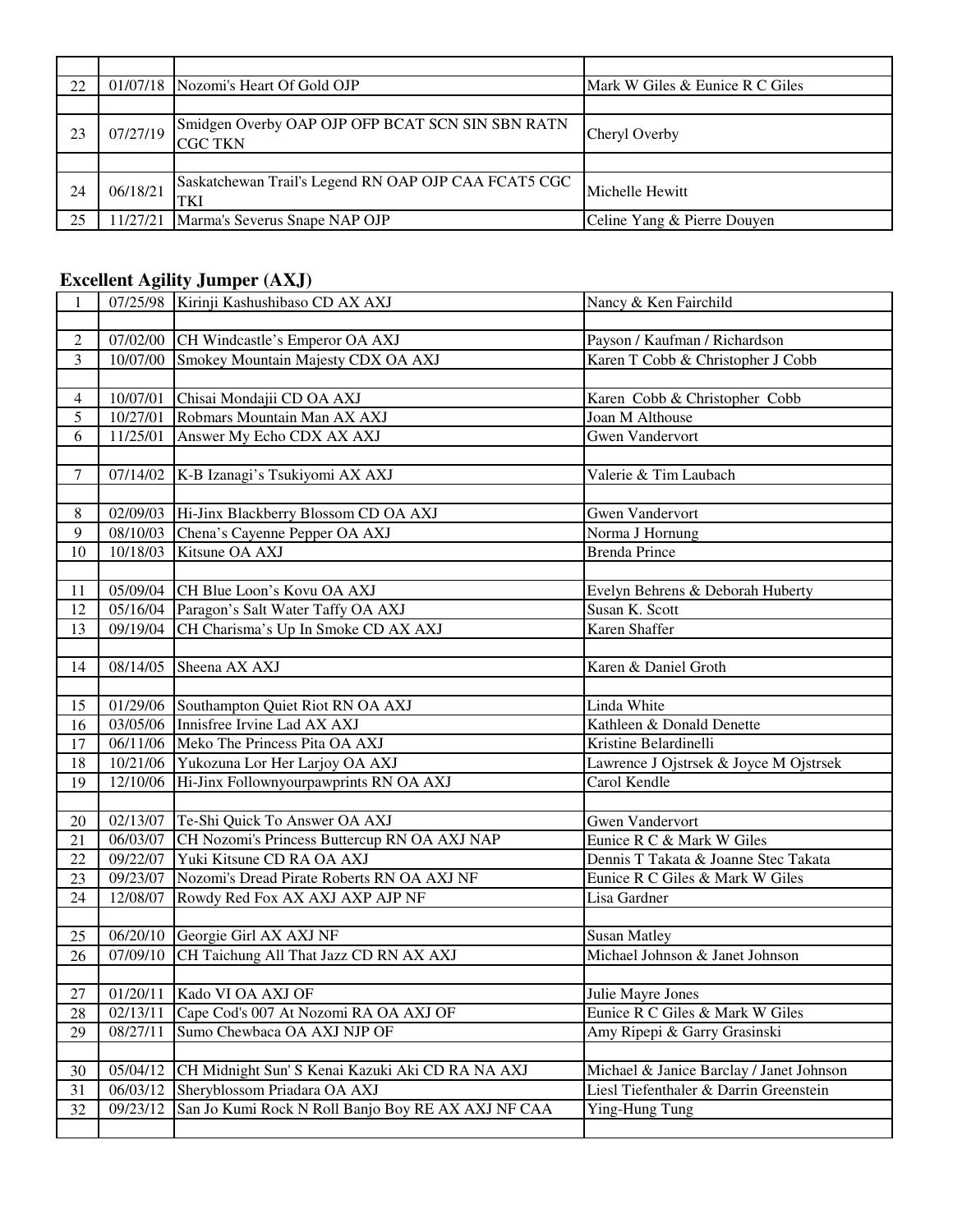| 33 | 04/07/13 | Kiko Princess Sheeba RE AX AXJ OF                     | Amy Ripepi & Gary Grasinski               |
|----|----------|-------------------------------------------------------|-------------------------------------------|
| 34 | 04/12/13 | Milo OA AXJ                                           | Janice Lee                                |
| 35 | 06/08/13 | Cape Cod's Man In Black At Crosscreek AX AXJ NF       | Karen Shaffer & Charleen R Maxim          |
| 36 | 07/13/13 | CH Nozomi's Yuengling Koodori RN AX AXJ NF            | Karen Groth & Daniel Groth                |
| 37 | 10/11/13 | San Jo Chaka Khan RAE OA AXJ NF                       | Ying-Hung Tung                            |
|    |          |                                                       |                                           |
| 38 | 02/02/14 | Nozomi's Double Black Diamond OA AXJ NF CA            | Eunice Giles & Mark Giles                 |
| 39 |          | 05/17/14 Mojito RN OA AXJ NF CGC                      | Liz Dzubay & Mary Holt                    |
| 40 |          | 08/29/14 Kamekaze RN OA AXJ OF CAA CGC                | Liz Dzubay & Mary Holt                    |
|    |          |                                                       |                                           |
| 41 | 03/21/15 | Tasukaru Twist Of Fate RN OA AXJ OF RATN              | Norma Hornung                             |
| 42 | 06/12/15 | Toshi IV OA AXJ NAP                                   | Julie Jones                               |
| 43 | 11/08/15 | Shelby Rizzi AX AXJ                                   | Joni Edwards                              |
| 44 | 12/05/15 | Nozomi's Ready Player One AXJ NJP NF                  | Mark W Giles & Eunice R C Giles           |
| 45 | 12/06/15 | Mario NA AXJ                                          | Janet Pederson                            |
|    |          |                                                       |                                           |
| 46 | 05/01/16 | Nozomi's Takibi BN RN TD AX AXJ NAP NJP OF CGC        | Leland Perry / Mark Giles & Eunice Giles  |
|    |          |                                                       |                                           |
| 47 | 09/15/17 | Copperdots Yoshio OA AXJ OF                           | Peter Chuck & Yasuko Fukuda               |
| 48 | 09/22/17 | Tasukaru Freedom For Me NA AXJ OF CAA RATM            | Norma Hornung                             |
|    |          |                                                       |                                           |
| 49 | 10/13/18 | Hi-Jinx Poetry In Motion BN RN OA AXJ NF CGC          | Amy Ripepi, Pat Doescher, Garry Grasinski |
|    |          |                                                       |                                           |
| 50 |          | 04/07/19 Nozomi's Pocket Full Of Kryptonite OA AXJ NF | Mark W Giles & Eunice R C Giles           |

#### **Excellent Agility Jumper Preferred (AJP)**

| $\mathbf{1}$   |          | 05/25/03 Robmars Mountain Man MX OAP AXJ AJP         | Joan M. Althouse                           |
|----------------|----------|------------------------------------------------------|--------------------------------------------|
|                |          |                                                      |                                            |
| $\overline{2}$ | 12/12/04 | CH Arctura's Jenny At Taichung OA AXP OAJ AJP        | Nancy Goodwin                              |
|                |          |                                                      |                                            |
| 3              | 05/11/07 | Rowdy Red Fox OAP AJP                                | Lisa Gardner                               |
|                |          |                                                      |                                            |
| $\overline{4}$ | 05/03/08 | Bashojiro OA OAJ OAP AJP                             | Jean S. Yokota                             |
|                |          |                                                      |                                            |
| 5              | 11/22/09 | Yuki Kitsune CDX RAE AX AXJ NAP AJP NFP              | Dennis T Takata & Joanne Stec Takata       |
|                |          |                                                      |                                            |
| 6              | 01/02/10 | Koshou Friend Of Kurgan OA OAJ OAP AJP               | Mary E Engstrom                            |
| 7              | 03/14/10 | Nozomi's Chrysanthemum RN OAJ AJP NFP                | Eunice R C Giles & Mark W Giles            |
|                |          |                                                      |                                            |
| 8              | 02/04/11 | Taichung Courting Success AX OAJ AXP AJP             | Nancy Goodwin                              |
| 9              | 05/14/11 | CH Southampton's Temptation CD RE OAP AJP            | Fran Corrigan & Kevin Corrigan             |
| 10             | 11/13/11 | CH Hi-Jinx Black Reign RAE NA NAJ OAP AJP NF         | Michelle Hewitt & Sean Hewitt              |
|                |          |                                                      |                                            |
| 11             | 04/22/12 | CH MACH Nozomi's Princess Buttercup RN AXP AJP OF    | Eunice R C Giles & Mark W Giles            |
| 12             | 05/13/12 | Konran B Twixed OAP AJP NFP                          | Liz Kinoshita                              |
|                |          |                                                      |                                            |
| 13             | 04/19/13 | CH Kuniko's Sampei Of Nichibei RE AXP AJP CGC        | Lori J Durfor                              |
|                |          |                                                      |                                            |
| 14             | 06/27/15 | Nozomi's Celestial Zenith BN RA AX OAJ AJP NF CGC    | Sarah S Carson / Mark W & Eunice R C Giles |
| 15             | 09/26/15 | Kira OA OAJ AJP                                      | Andrea Ruzzo & Adam Ruzzo                  |
| 16             | 11/23/15 | CH Kuniko's Byong Sun CL Of Totoro BN RN OAP AJP NFP | Ava Fong & Lori J Durfor                   |
|                |          | CGC                                                  |                                            |
|                |          |                                                      |                                            |
| 17             | 07/03/16 | Nozomi's Firefly RN NAJ OAP AJP NF NFP               | Norah Giles / Mark W & Eunice R C Giles    |
|                |          |                                                      |                                            |
| 18             |          | 12/29/18 Nozomi's Heart Of Gold RN AJP NFP           | Mark W Giles & Eunice R C Giles            |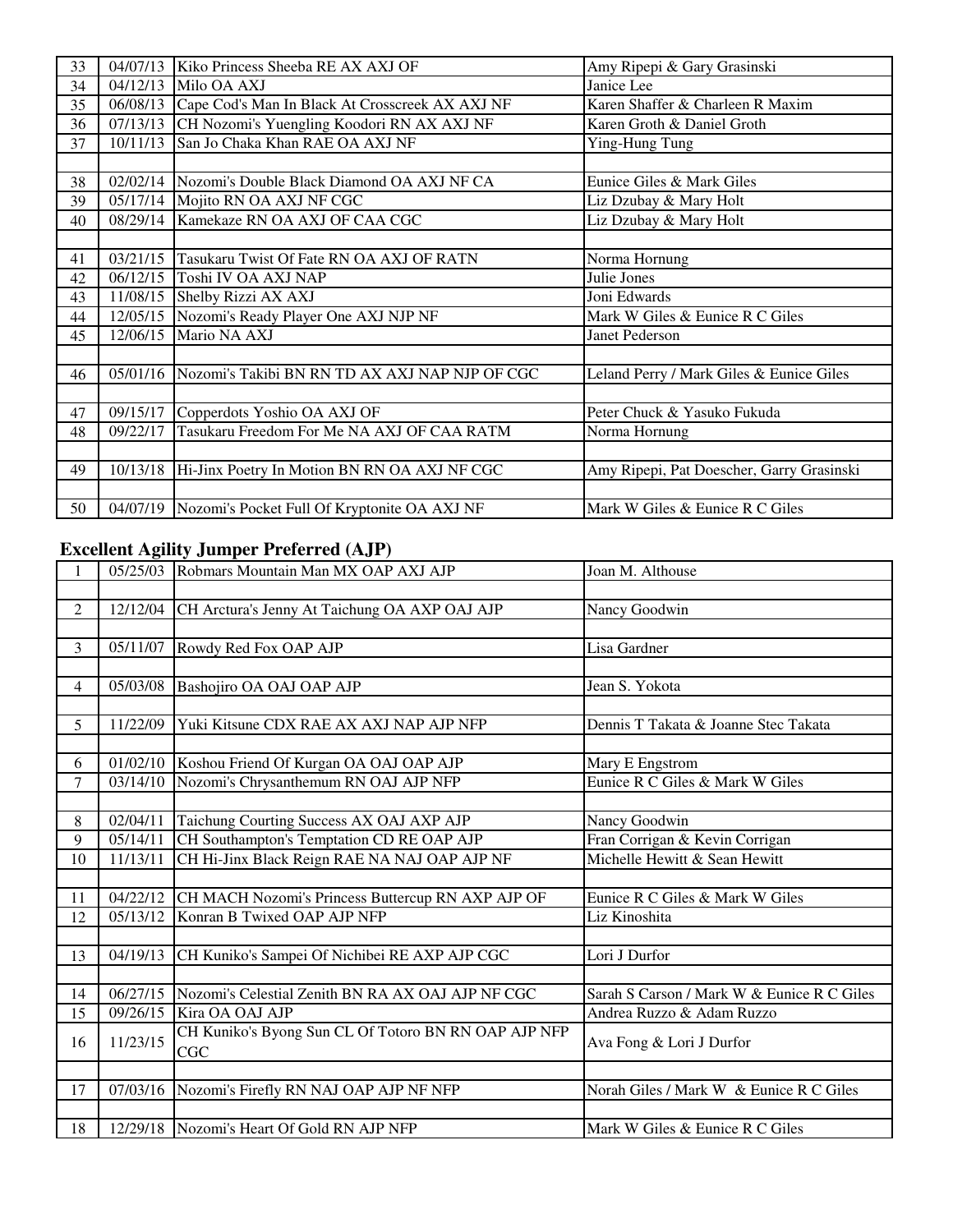## **Master Excellent Jumper (MXJ)**

| 1              | 05/16/99          | Kirinji Kashushibaso CD AX MXJ                      | Nancy & Ken Fairchild                |
|----------------|-------------------|-----------------------------------------------------|--------------------------------------|
|                |                   |                                                     |                                      |
| $\sqrt{2}$     |                   | 03/23/03 CH Windcastle's Emperor OA MXJ             | T. Payson, C. Kaufman, B. Richardson |
|                |                   |                                                     |                                      |
| 3              |                   | 12/03/04 Hi-Jinx Blackberry Blossom CD AX MXJ       | <b>Gwen Vandervort</b>               |
|                |                   |                                                     |                                      |
| $\overline{4}$ |                   | 03/20/05 CH Blue Loon's Kovu OA MXJ                 | Deb Huberty                          |
| 5              | 04/03/05          | Chena's Cayenne Pepper RN AX MXJ                    | Norma Hornung                        |
|                |                   |                                                     |                                      |
| 6              | 06/04/06          | Sheena AX MXJ                                       | Karen & Daniel Groth                 |
| $\overline{7}$ | 11/11/06          | Kitsune MX MXJ                                      | <b>Brenda Prince</b>                 |
|                |                   |                                                     |                                      |
| 8              | 03/18/07          | K-B Izanagi's Tsukiyomi MX MXJ                      | Valerie & Tim Laubach                |
|                |                   |                                                     |                                      |
| 9              |                   | 02/10/08 Te-Shi Quick To Answer AX MXJ              | <b>Gwen Vandervort</b>               |
| 10             | 05/31/08          | CH Nozomi's Princess Buttercup RN AX MXJ NAP NF     | Eunice R C Giles & Mark W Giles      |
| 11             | 07/06/08          | Nozomi's Dread Pirate Roberts RN AX MXJ OF          | Eunice R C Giles & Mark W Giles      |
|                |                   |                                                     |                                      |
| 12             | 01/23/09          | Rowdy Red Fox MX MXJ AXP AJP OF                     | Lisa Gardner                         |
| 13             | 05/31/09          | Hi-Jinx Follownyourpawprints CD RN AX MXJ           | Carol Kendle                         |
|                |                   |                                                     |                                      |
| 14             | 01/01/10          | Meko The Princess Pita AX MXJ NF                    | Kristine Van Stell                   |
|                |                   |                                                     |                                      |
| 15             |                   | 05/22/11 Miya II MX MXJ                             | Dawn Harbison & Steve Anderson       |
| 16             | 07/01/11          | Kado VI AX MXJ OF                                   | Julie Mayre Jones                    |
| 17             | 11/26/11          | Cape Cod's 007 At Nozomi CD BN RE AX MXJ XF         | Eunice R C Giles & Mark W Giles      |
|                |                   |                                                     |                                      |
| 18             | 12/09/12          | Sumo Chewbaca RE MX MXJ NAP NJP OF NFP              | Amy Ripepi & Garry Grasinski         |
|                |                   |                                                     |                                      |
| 19             | $\sqrt{01/04/13}$ | San Jo Kumi Rock N Roll Banjo Boy RE MX MXJ OF CAA  | Ying-Hung Tung                       |
| 20             | 09/28/13          | Cape Cod's Man In Black At Crosscreek AX MXJ OF     | Karen Shaffer & Charleen R Maxim     |
|                |                   |                                                     |                                      |
| 21             |                   | 04/11/14 Milo MX MXJ                                | Janice Lee                           |
| 22             |                   | 06/01/14 Kiko Princess Sheeba RE AX MXJ XF          | Amy Ripepi & Gary Grasinski          |
| 23             |                   | 10/05/14 CH Nozomi's Yuengling Koodori RN MX MXJ OF | Karen Groth & Daniel Groth           |
| 24             | 12/27/14          | Kamekaze RN AX MXJ OF CAA CGC                       | Liz Dzubay & Mary Holt               |
|                |                   |                                                     |                                      |
| 25             | 01/09/15          | Mojito RN AX MXJ OF CGC                             | Liz Dzubay & Mary Holt               |
| 26             | 08/07/15          | Nozomi's Double Black Diamond RN AX MXJ OF CA       | Eunice Giles & Mark Giles            |
|                |                   |                                                     |                                      |
| 27             | 04/10/16          | Shelby Rizzi MX MXJ                                 | Joni Edwards                         |
| 28             | 09/16/16          | Tasukaru Twist Of Fate RN AX MXJ XF RATO            | Norma Hornung                        |
| 29             | 11/25/16          | San Jo Chaka Khan BN RAE MX MXB MXJ NF THD          | Ying-Hung Tung                       |
|                |                   |                                                     |                                      |
| 30             | 04/22/17          | Nozomi's Ready Player One RN AX MXJ NJP NF          | Mark W Giles & Eunice R C Giles      |
| 31             | 07/07/17          | Toshi IV AX MXJ NAP                                 | Julie Jones                          |
|                |                   |                                                     |                                      |
| 32             | 03/04/18          | Copperdots Yoshio OA MXJ OF T2B                     | Peter Chuck & Yasuko Fukuda          |
|                |                   |                                                     |                                      |
| 33             | 04/28/19          | Tasukaru Freedom For Me AX MXJ MXF CAA DCAT RATM    | Norma Hornung                        |
| 34             | 09/08/19          | Nozomi's Pocket Full Of Kryptonite AX MXJ OF        | Mark W Giles & Eunice R C Giles      |